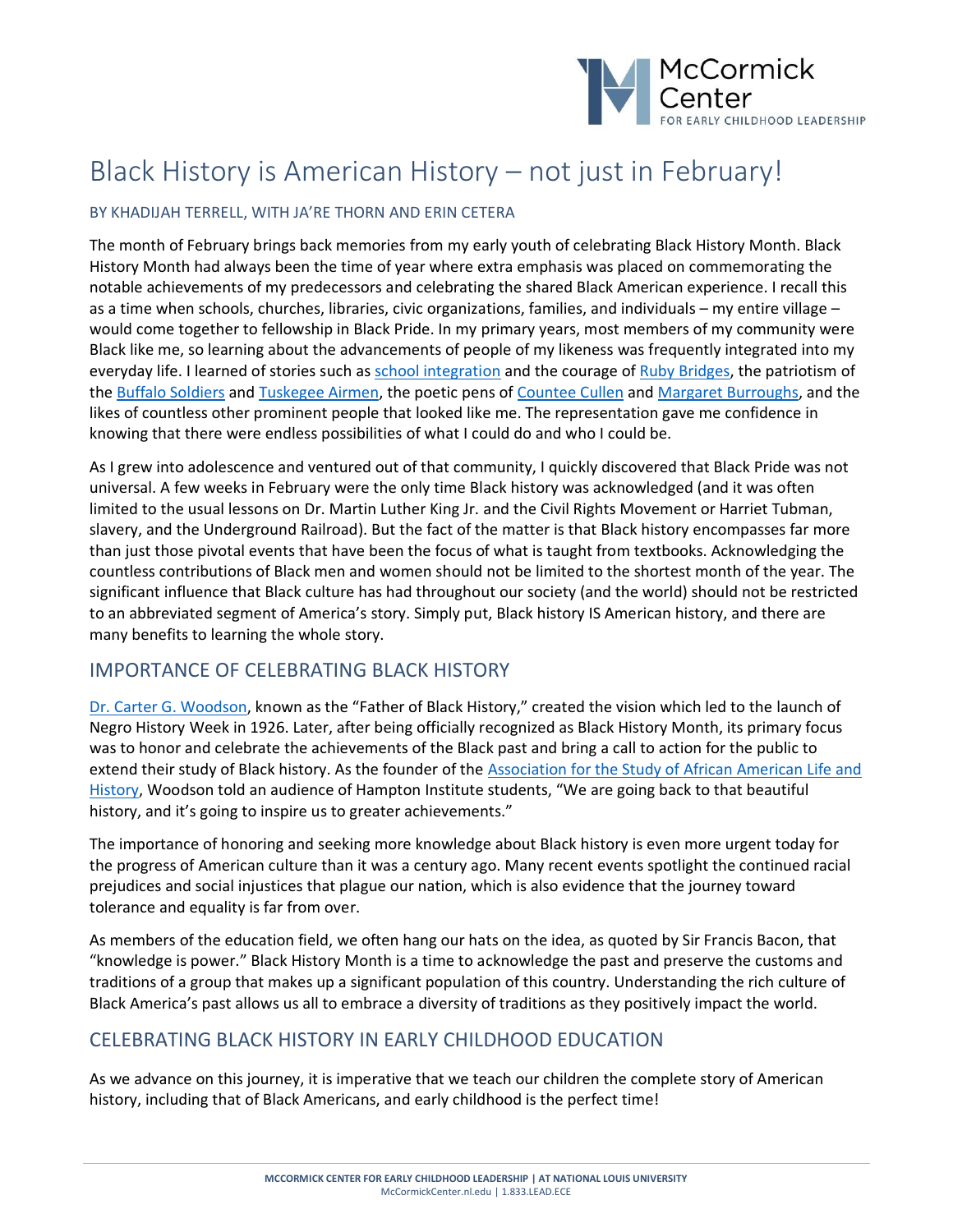Early exposure imparts respect for the history, culture, and accomplishments that play a significant role in the world in which they live. Teaching Black history in these formative years allows children to grow up with an allinclusive awareness of their broader community, rather than considering themselves or others as separate entities from the rest of America. Young children are our future, and exposing them to this history is the ideal starting point for changing attitudes and breaking down biases – creating more acceptance for diversity, equity, and inclusion within the world.

### PRACTICAL WAYS TO CELEBRATE IN FEBRUARY AND BEYOND

When considering how to support children and families as they learn about Black history, ask yourself, "What would best meet the needs of the children, families, and staff that I serve?" and "How can I help our children, families, and staff experience Black history all year long?"

So, what could you do?

- **EXECT** Invite families to share something about their family, culture, or heritage with the children and staff. They could come in and put on a mini show from their culture involving different foods, clothes, and history.
- Partner with agencies that focus specifically on African Americans and have them come in to conduct events or activities with the children and families.
- **E** Librarians can support the curriculum by reading books about African Americans who have made contributions to the world and having the children act out the characters. The children in the classrooms could also create pieces of art based on the stories and what they thought was important or intriguing from the book.
- Create a Black History board in your hallways to showcase different people and their histories for all that walk into your building to see.
- Have children design their own inventions, and have conversations with them about African Americans who have invented items that they often use today.
- **E** Invite prominent African American community members to show children that they can one day achieve the same things.
- Create a Black History program that includes ongoing events. This may allow the children and staff to take on the roles of people who have contributed to history in some way. You could show a Black [movie](https://kidskonnect.com/articles/black-history-movies-for-kids/) or host activity Fridays where you show a different educational film (at the children's levels, of course) to support their learning and understanding of Black history.
- **E** Lastly, you could also offer your support for the African American families in your programs by getting their input on what they would like to see for the month and what they could bring to the program.

As you work to develop a plan that ensures your program highlights the importance of Black history throughout the year, know there is no cookie-cutter way to do this, but it can be done. Be creative and explore different ways to involve children, families, and staff in your programming.

## THINGS TO CONSIDER WHEN THERE ARE NO BLACK OR AFRICAN AMERICAN FAMILIES IN YOUR PROGRAM

The importance of teaching Black history is magnified when there are few or no African American or Black families in your early childhood program. The world is diverse, even if your program's enrollment is not. Black History Month provides an opportunity for program administrators and staff to refresh their program's commitment to culturally expansive, anti-bias education. Early childhood education leaders can be one of the most powerful forces for change, and the opportunity should not be taken lightly. We have the power and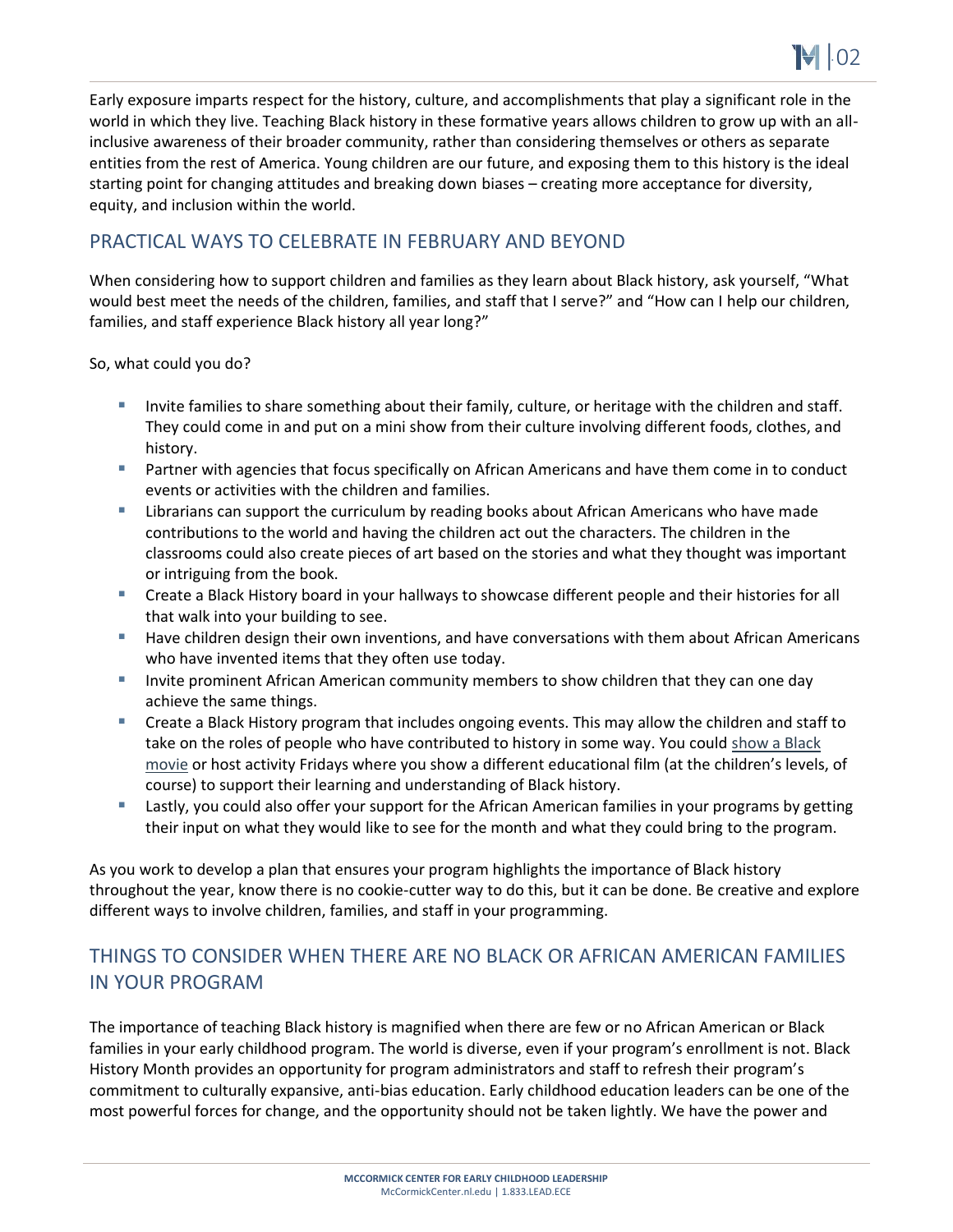

responsibility to build environments that communicate genuine care, value, and respect for all children and families.

[The Head Start Early Childhood Learning and Knowledge Center](https://eclkc.ohs.acf.hhs.gov/culture-language/article/advancing-racial-ethnic-equity-head-start) offers webinars that can support programs as they grow in their understanding of racial and ethnic equity and create teaching and learning environments that support such understanding in children.

Remember that Black history is our history, and without Black history, there is no history because there would be no us!

**Below is a list of linked resources and print publications to help with understanding and celebrating Black history within your programs:**

- Learn about Influential People and Events:
	- [Pioneers in Early Childhood Education](https://www.actforchildren.org/blogs/iafc-marketing1/2021/02/15/celebrating-black-history-month-pioneers-of-early)
	- [Early Childhood Leaders](https://www.himama.com/blog/black-early-childhood-leaders/)
	- [History and Culture](https://www.biography.com/tag/black-history)
	- Podcast: [In Black America](https://www.npr.org/podcasts/381443555/in-black-america)
- Incorporating Black History into Programs and Classrooms:
	- [Black History Month Preschool Theme](https://www.preschool-plan-it.com/black-history-month-theme.html#johnson)
	- [National Museum of African American History and Culture for Early Childhood Education](https://nmaahc.si.edu/learn/early-childhood-education)
	- [Inspiring Books for the Classroom](https://www.huffpost.com/entry/black-history-month-books_n_5a79a9a8e4b018ad89502122)
	- [Strategies for Teaching Black History in Early Learning Programs](https://info.childcareaware.org/blog/4-strategies-for-teaching-black-history-in-early-learning-programs)
	- [Black History Month Activities for Kids](https://kidactivities.net/black-history-month-activities-for-kids/)

Additional Resources and References:

- Fraga, L. M. (2020). Advancing an Equitable and Anti-Racist Child Care System. *Exchange*, (September/October), 8–9.
- Rogers, R. M. (2021). A Story of Reimagining--Creating A Beloved Community. *Exchange*, (November/December), 16–19.
- Sparks, L. D., & Edward, J. O. (2019). Understanding Anti-Bias Education: Bringing the Four Core Goals to Every Facet of Your Curriculum. Young Children, 74(5). <https://www.naeyc.org/resources/pubs/yc/nov2019/understanding-anti-bias>
- The McCormick Center DEI Task Force. (2021, January 28). *Supporting Family Child Care Providers and Center Directors Celebrating and Incorporating Black History Month*. https://mccormickcenter.nl.edu/library/black history month/

**Khadijah Terrell** is an Assessor and Training Specialist and a member of the McCormick Center for Early Childhood Leadership Diversity, Equity, and Inclusion Task Force. Khadijah holds a Bachelor of Arts in professional communications from Roosevelt University, a Master of Arts in teaching from Chicago State University, and an educational specialist degree in curriculum and instruction from National Louis University.